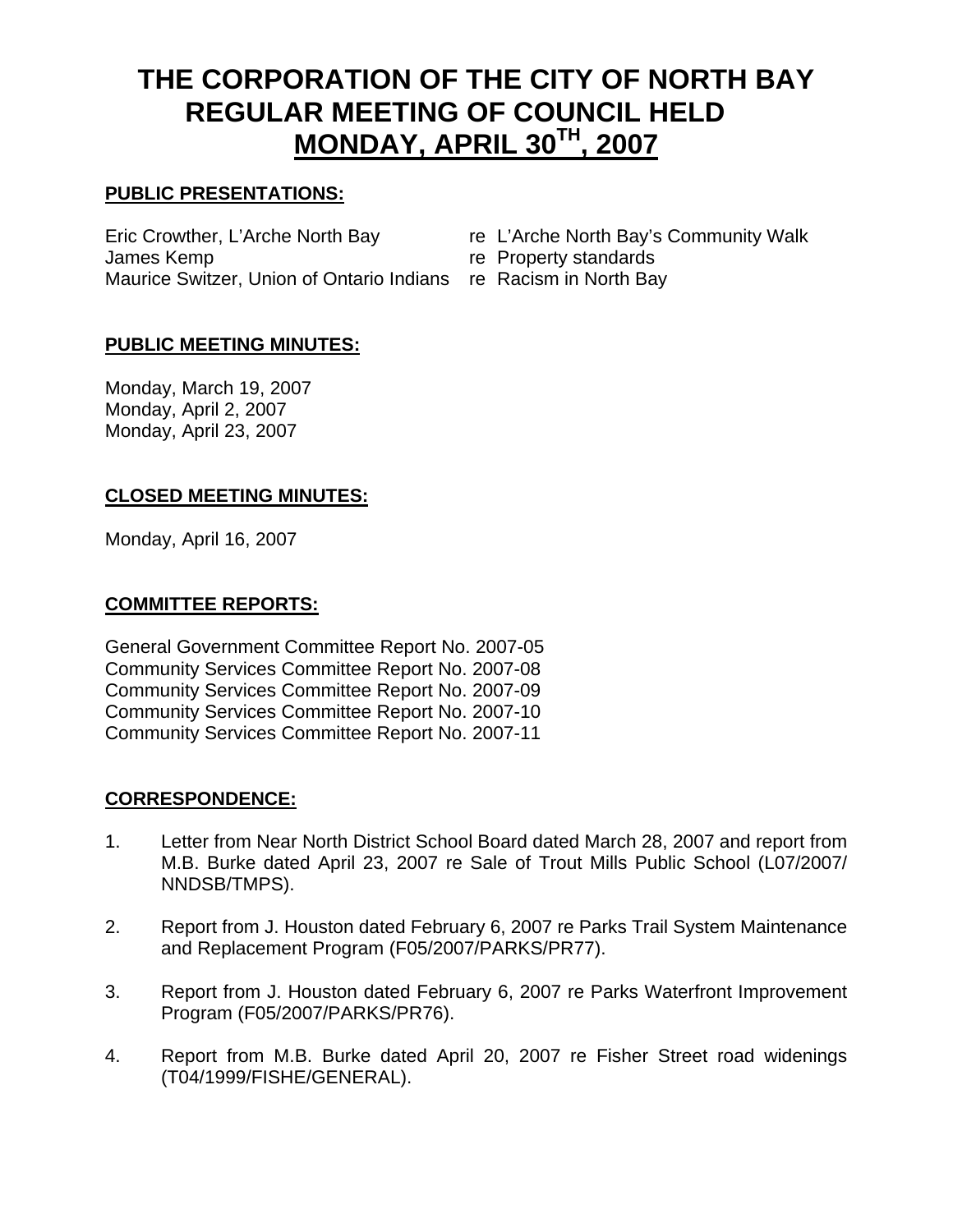- 5. Report from A. Korell dated April 23, 2007 re Water Treatment Plant and Facilities Maintenance Program (F05/2007/WTP/PRW43).
- 6. Report from G. Elliott dated April 20, 2007 re Lakeshore Drive overpass (F05/2007/ LSD/OVERPASS).
- 7. Report from T.G. Ringler dated April 24, 2007 re Replacement of parking spaces (F05/2007/PARKI/PR80).
- 8. Report from B.A. Rogers dated April 20, 2007 re Capitol Centre Operating Agreement (F05/2007/OPEBU/CAPITOL).
- 9. Report from J. Manning/B.A. Rogers dated April 16, 2007 re Tender 2007-47, Supply of tandum dump truck (F05/2007/PUBWO/PR52).
- 10. Report from J. Manning/B.A. Rogers dated April 17, 2007 re RFP 2007-05, Implementation of Infrastructure Asset Management (F05/2007/AMP/GENERAL).
- 11. Report from P. Carello dated April 24, 2007 re Waterfront-Downtown Linkage Program (F11/2007/NOHFC/WDLP).
- 12. Report from P. Carello dated April 10, 2007 re Northern Communities Investment Readiness Program (F11/2007/MNDM/NCIR).
- 13. Report from J. Manning/B.A. Rogers dated April 25, 2007 re Tender 2007-32, Supply of backhoe loader with extendable dipperstick (F05/2007/PUBWO/PR52).
- 14. Report from J. Manning/B.A. Rogers dated April 23, 2007 re Tender 2007-33, Oak Street reconstruction (T04/2007/OAKST/FORNFRAS).

#### **BY-LAWS FOR CONSIDERATION:**

#### **General Government - First, Second and Third readings:**

By-Law No. 2007-34 to provide for the levy and collection of special charges in respect of certain Business Improvement Areas.

By-Law No. 2007-84 to set 2007 tax rates and to levy taxes for the year 2007.

By-Law No. 2007-85 to adopt optional tools for the purposes of administering limits for eligible properties (commercial, industrial and multi-residential property classes).

By-Law No. 2007-86 to adopt optional tools for the purposes of administering limits for the commercial, industrial and multi-residential property classes.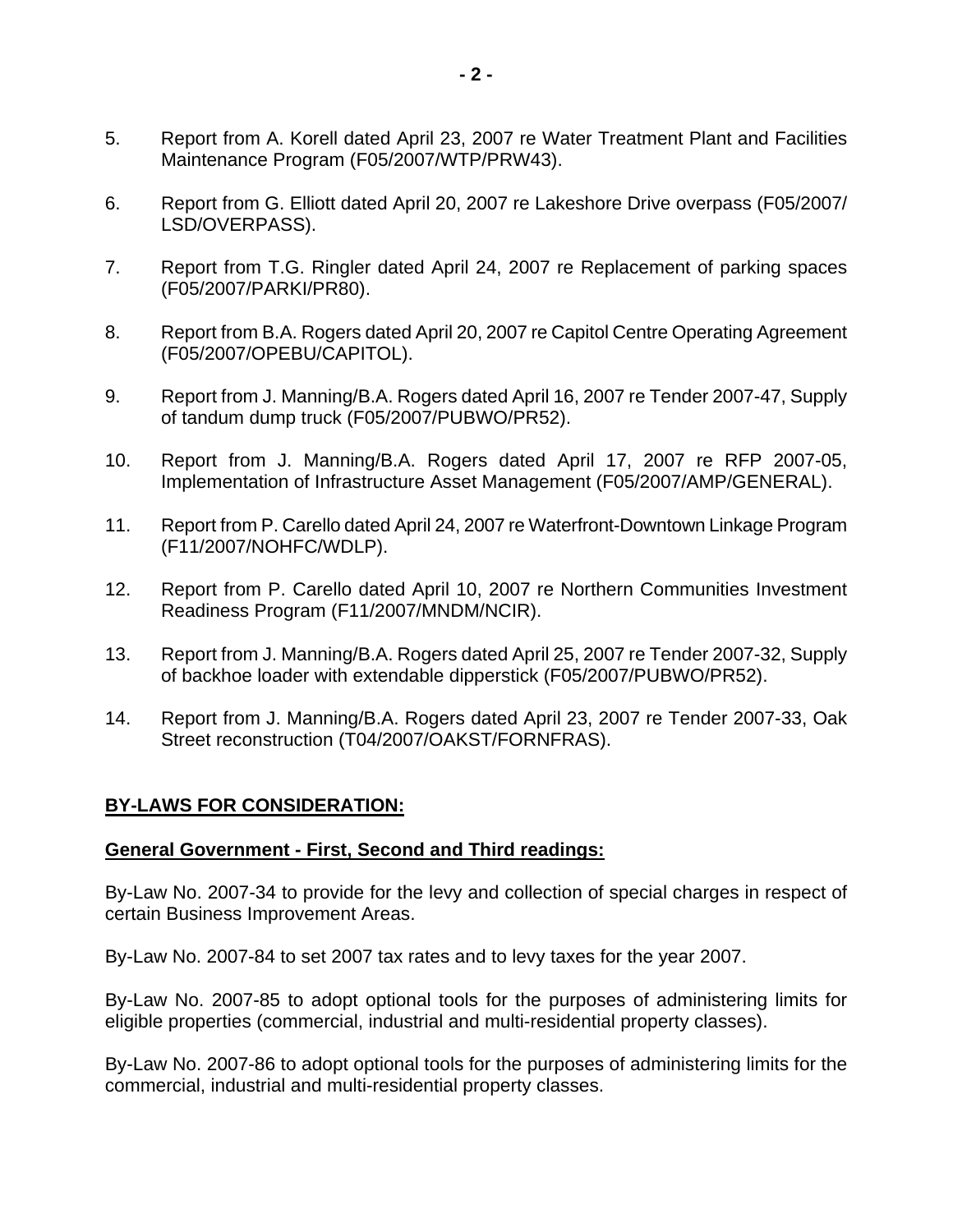By-Law No. 2007-87 to set 2007 tax ratios for prescribed property classes.

By-Law No. 2007-88 to set tax rate reductions for prescribed property subclasses.

By-Law No. 2007-89 to regulate on and off street parking for disabled persons.

By-Law No. 2007-90 to regulate parking in Municipal Parking Lots.

By-Law No. 2007-91 being a by-law with respect to Fire Routes.

By-Law No. 2007-94 to authorize the 2007 Capital Allocation for Information Systems.

By-Law No. 2007-96 to execute an Encroachment Agreement with 2039348 Ontario Inc. relating to 420-422 Main Street East.

#### **General Government - Third reading:**

By-Law No. 2007-54 to stop up, close and convey a portion of a laneway bounded by O'Brien Street, Lansdowne Avenue, McLeod Street and Hutcheson Avenue.

#### **Community Services - First and Second readings:**

By-Law No. 2007-73 to rezone certain lands on John Street (Karen McCluskey and Brent Wood - 593 John Street).

By-Law No. 2007-97 amend By-Law No. 28-80 to implement changes to the Policies and Regulations (General review and update).

# **Community Services - First, Second and Third readings:**

By-Law No. 2007-70 to adopt Official Plan Amendment No. 109 (FDM4 International Inc. - 1297 Airport Road).

By-Law No. 2007-71 to rezone certain lands on Airport Road (FDM4 International Inc. - 1297 Airport Road).

By-Law No. 2007-72 to designate a Site Plan Control Area on certain lands on Airport Road (FDM4 International Inc. - 1297 Airport Road).

By-Law No. 2007-74 to designate a Site Plan Control Area on certain lands on John Street (Karen McCluskey and Brent Wood - 593 John Street).

# **Community Services - Third reading:**

By-Law No. 2007-51 to adopt Official Plan Amendment No. 108 (Nipissing University - 165 Monastery Road).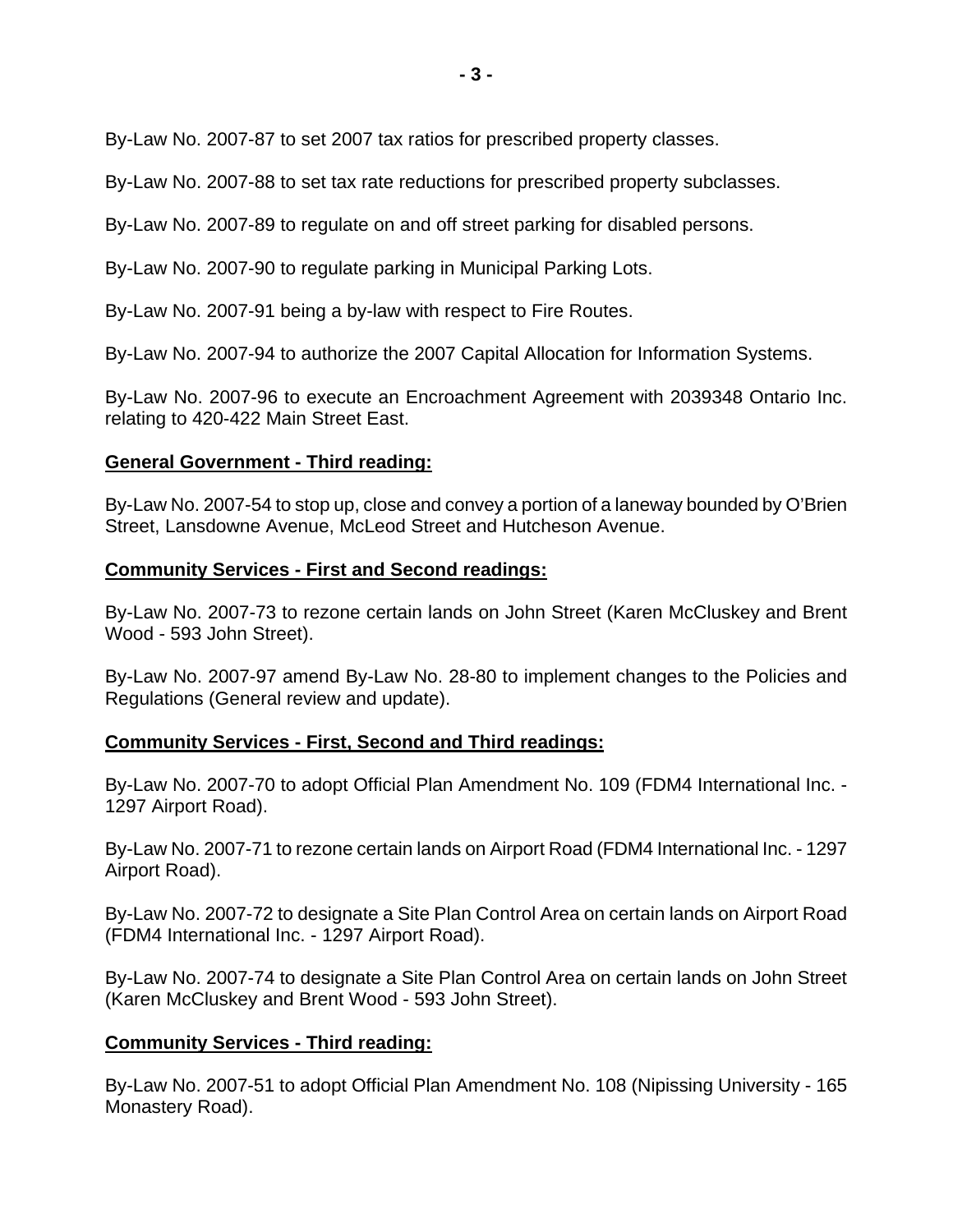By-Law No. 2007-52 to rezone certain lands on Monastery Road (Nipissing University - 165 Monastery Road).

#### **MOTIONS:**

Councillor Anthony re Private Member's Bill C-417

#### **IN-CAMERA CORRESPONDENCE:**

- 15. *Confidential* report from J. Manning/B.A. Rogers dated April 16, 2007 re Property matter.
- 16. *Confidential* report from M.B. Burke dated April 24, 2007 re Property matter.
- 17. *Confidential* report from M.B. Burke dated March 20, 2007 re Property matter.

# **MOTION FOR RECONSIDERATION:**

#### **QUESTIONS & ENQUIRIES:**

# **GIVING NOTICE:**

**ADJOURNMENT:**